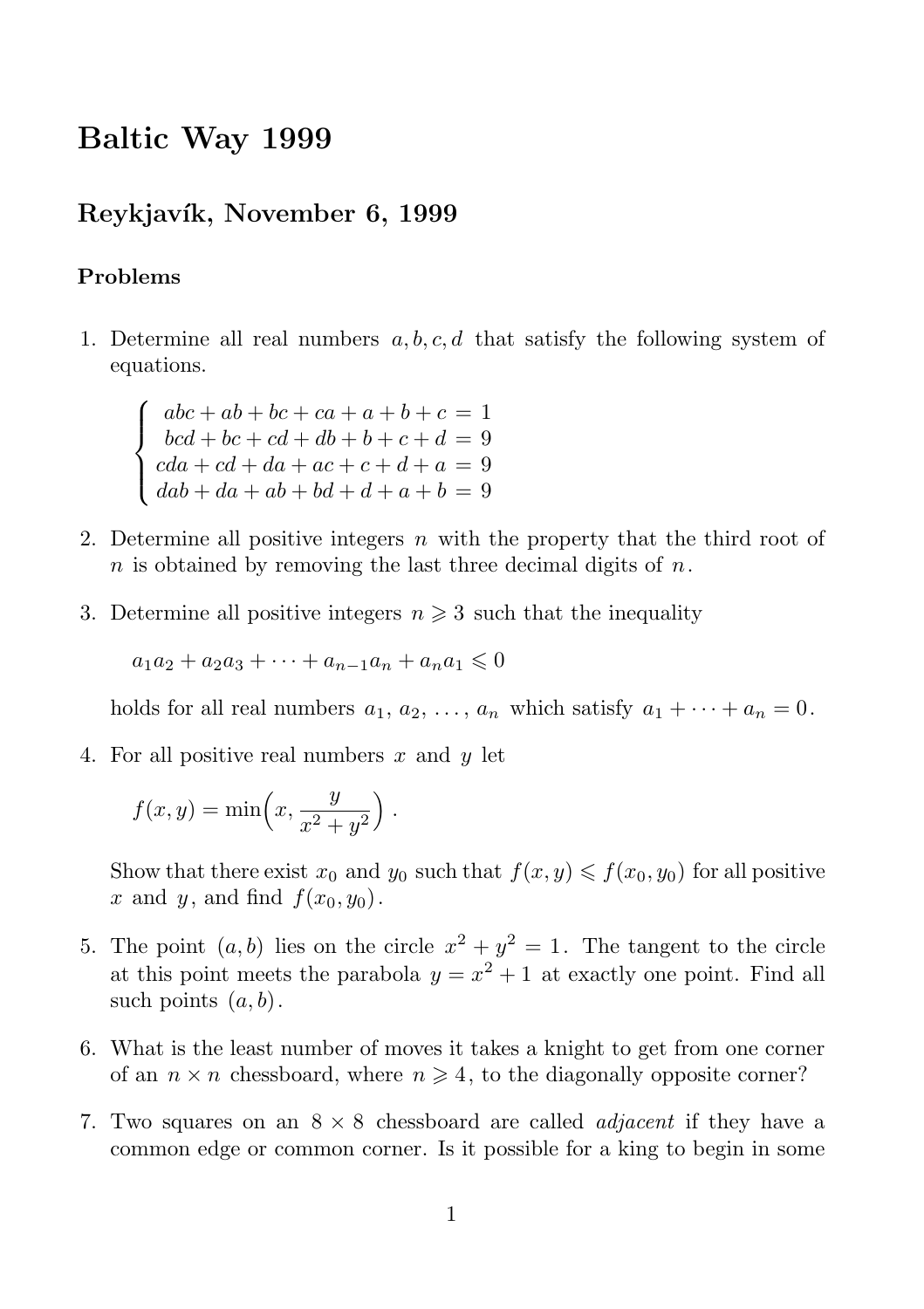square and visit all squares exactly once in such a way that all moves except the first are made into squares adjacent to an even number of squares already visited?

- 8. We are given 1999 coins. No two coins have the same weight. A machine is provided which allows us with one operation to determine, for any three coins, which one has the middle weight. Prove that the coin that is the 1000-th by weight can be determined using no more than 1 000 000 operations and that this is the only coin whose position by weight can be determined using this machine.
- 9. A cube with edge length 3 is divided into 27 unit cubes. The numbers 1, 2, . . . , 27 are distributed arbitrarily over the unit cubes, with one number in each cube. We form the 27 possible row sums (there are nine such sums of three integers for each of the three directions parallel to the edges of the cube). At most how many of the 27 row sums can be odd?
- 10. Can the points of a disc of radius 1 (including its circumference) be partitioned into three subsets in such a way that no subset contains two points separated by distance 1?
- 11. Prove that for any four points in the plane, no three of which are collinear, there exists a circle such that three of the four points are on the circumference and the fourth point is either on the circumference or inside the circle.
- 12. In a triangle ABC it is given that  $2|AB| = |AC| + |BC|$ . Prove that the incentre of ABC , the circumcentre of ABC , and the midpoints of AC and BC are concyclic.
- 13. The bisectors of the angles  $A$  and  $B$  of the triangle  $ABC$  meet the sides  $BC$  and  $CA$  at the points  $D$  and  $E$ , respectively. Assuming that  $|AE| + |BD| = |AB|$ , determine the size of angle C.
- 14. Let ABC be an isosceles triangle with  $|AB| = |AC|$ . Points D and E lie on the sides  $AB$  and  $AC$ , respectively. The line passing through  $B$  and parallel to  $AC$  meets the line  $DE$  at F. The line passing through C and parallel to  $AB$  meets the line  $DE$  at  $G$ . Prove that

$$
\frac{[DBCG]}{[FBCE]} = \frac{|AD|}{|AE|},
$$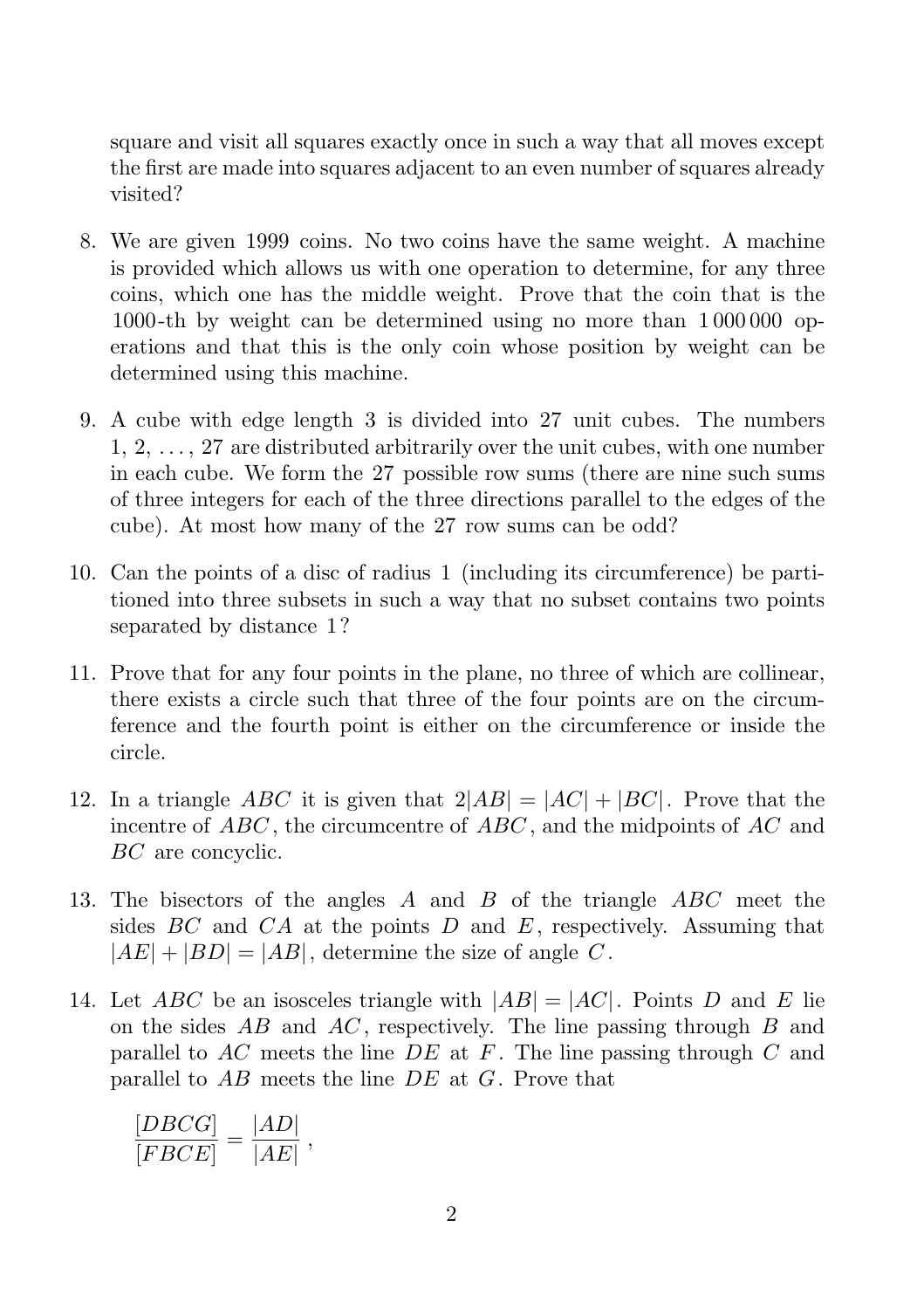where  $[PQRS]$  denotes the area of the quadrilateral  $PQRS$ .

- 15. Let *ABC* be a triangle with  $\angle C = 60^{\circ}$  and  $|AC| < |BC|$ . The point *D* lies on the side BC and satisfies  $|BD| = |AC|$ . The side AC is extended to the point E where  $|AC| = |CE|$ . Prove that  $|AB| = |DE|$ .
- 16. Find the smallest positive integer  $k$  which is representable in the form  $k = 19<sup>n</sup> - 5<sup>m</sup>$  for some positive integers m and n.
- 17. Does there exist a finite sequence of integers  $c_1, \ldots, c_n$  such that all the numbers  $a + c_1, \ldots, a + c_n$  are primes for more than one but not infinitely many different integers  $a$ ?
- 18. Let m be a positive integer such that  $m \equiv 2 \pmod{4}$ . Show that there exists at most one factorization  $m = ab$  where a and b are positive integers satisfying  $0 < a - b < \sqrt{5 + 4\sqrt{4m + 1}}$ .
- 19. Prove that there exist infinitely many even positive integers  $k$  such that for every prime p the number  $p^2 + k$  is composite.
- 20. Let a, b, c and d be prime numbers such that  $a > 3b > 6c > 12d$  and  $a^2 - b^2 + c^2 - d^2 = 1749$ . Determine all possible values of  $a^2 + b^2 + c^2 + d^2$ .

## Solutions

- 1. Answer:  $a = b = c = \sqrt[3]{2} 1$ ,  $d = 5\sqrt[3]{2} 1$ . Substituting  $A = a + 1$ ,  $B = b + 1$ ,  $C = c + 1$ ,  $D = d + 1$ , we obtain
	- $ABC = 2$  (1)
	- $BCD = 10$  (2)

$$
CDA = 10 \tag{3}
$$

 $DAB = 10$  (4)

Multiplying (1), (2), (3) gives  $C^3(ABD)^2 = 200$ , which together with (4) implies  $C^3 = 2$ . Similarly we find  $A^3 = B^3 = 2$  and  $D^3 = 250$ . Therefore the only solution is  $a = b = c = \sqrt[3]{2} - 1$ ,  $d = 5\sqrt[3]{2} - 1$ .

2. Answer: 32768 is the only such integer.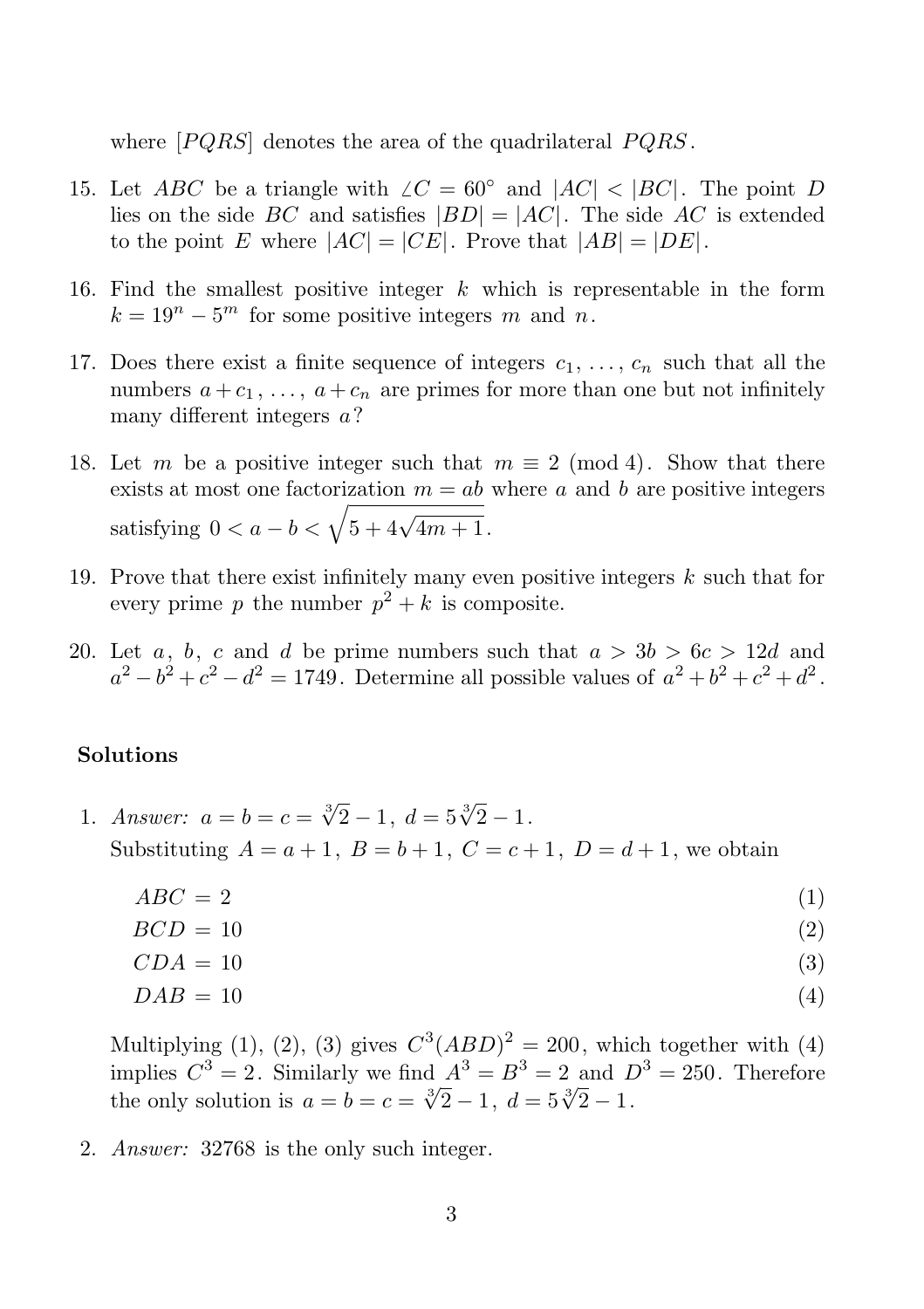If  $n = m^3$  is a solution, then m satisfies  $1000m \leq m^3 < 1000(m + 1)$ . From the first inequality, we get  $m^2 \geq 1000$ , or  $m \geq 32$ . By the second inequality, we then have

$$
m^2 < 1000 \cdot \frac{m+1}{m} \leqslant 1000 \cdot \frac{33}{32} = 1000 + \frac{1000}{32} \leqslant 1032 \ ,
$$

or  $m \le 32$ . Hence,  $m = 32$  and  $n = m^3 = 32768$  is the only solution.

3. Answer:  $n = 3$  and  $n = 4$ .

For  $n=3$  we have

$$
a_1a_2 + a_2a_3 + a_3a_1 = \frac{(a_1 + a_2 + a_3)^2 - (a_1^2 + a_2^3 + a_3^2)}{2} \le
$$
  

$$
\le \frac{(a_1 + a_2 + a_3)^2}{2} = 0.
$$

For  $n = 4$ , applying the AM-GM inequality we have

$$
a_1a_2 + a_2a_3 + a_3a_4 + a_4a_1 = (a_1 + a_3)(a_2 + a_4) \le
$$
  

$$
\leqslant \frac{(a_1 + a_2 + a_3 + a_4)^2}{4} = 0.
$$

For  $n \ge 5$  take  $a_1 = -1$ ,  $a_2 = -2$ ,  $a_3 = a_4 = \cdots = a_{n-2} = 0$ ,  $a_{n-1} = 2$ ,  $a_n = 1$ . This gives

$$
a_1a_2 + a_2a_3 + \ldots + a_{n-1}a_n + a_na_1 = 2 + 2 - 1 = 3 > 0.
$$

4. Answer: the maximum value is  $f\left(\frac{1}{\sqrt{2}},\frac{1}{\sqrt{2}}\right)$  $\sqrt{2}$  $) = \frac{1}{2}$  $\frac{1}{\sqrt{2}}$ .

We shall make use of the inequality  $x^2 + y^2 \geqslant 2xy$ . If  $x \leqslant \frac{y}{2}$  $\frac{y}{x^2+y^2}$ , then

$$
x \leqslant \frac{y}{x^2 + y^2} \leqslant \frac{y}{2xy} = \frac{1}{2x},
$$

implying  $x \leqslant \frac{1}{4}$  $\frac{1}{\sqrt{2}}$ , and the equality holds if and only if  $x = y = \frac{1}{\sqrt{2}}$  $\frac{1}{\sqrt{2}}$ .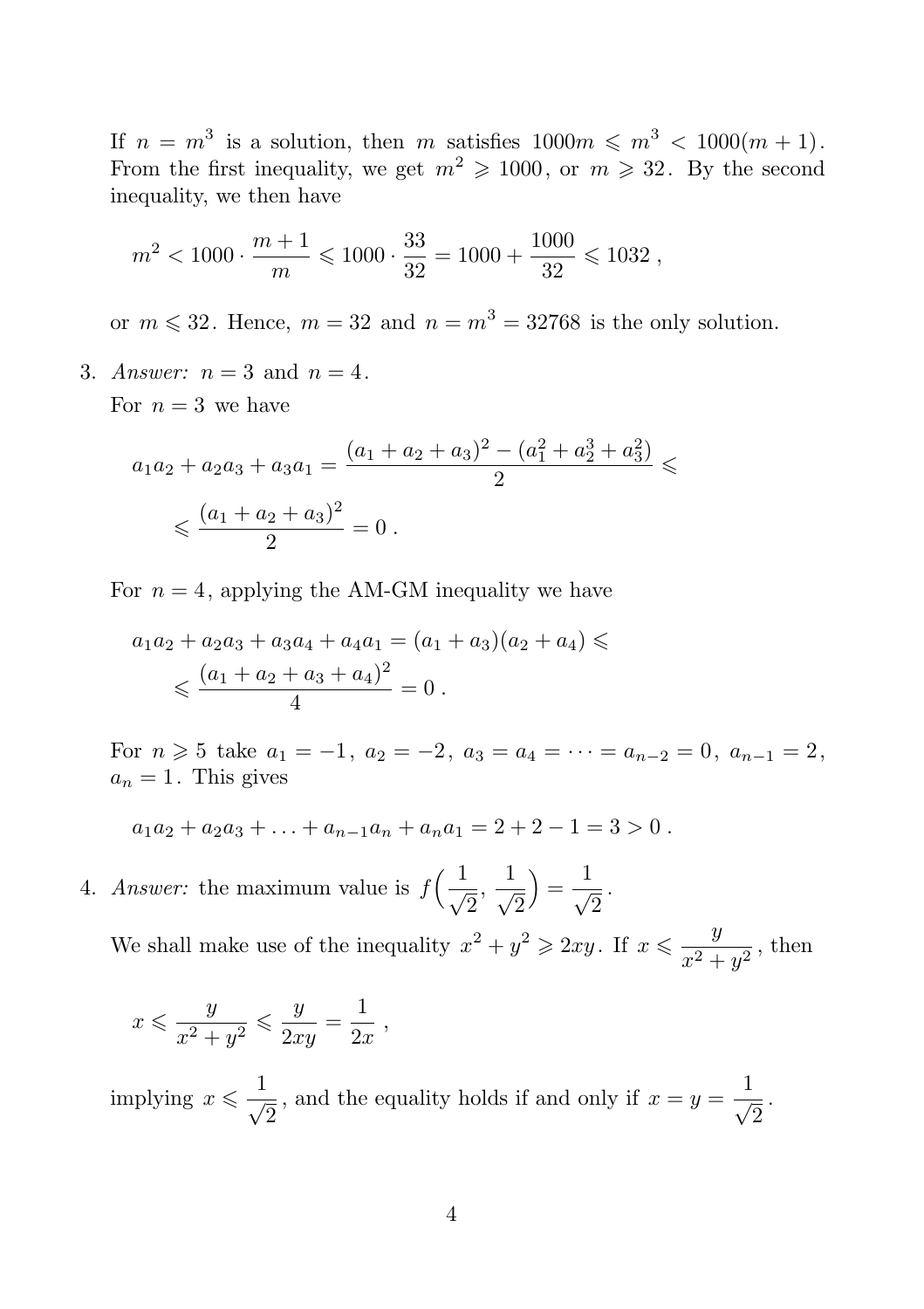If 
$$
x > \frac{1}{\sqrt{2}}
$$
, then  

$$
\frac{y}{x^2 + y^2} \le \frac{y}{2xy} = \frac{1}{2x} < \frac{1}{\sqrt{2}}
$$

Hence always at least one of x and  $\frac{y}{x^2 + y^2}$  does not exceed  $\frac{1}{\sqrt{2}}$ . Consequently  $f(x, y) \leqslant \frac{1}{4}$  $\frac{1}{\sqrt{2}}$ , with an equality if and only if  $x = y = \frac{1}{\sqrt{2}}$  $\frac{1}{\sqrt{2}}$ .

5. Answer: 
$$
(-1,0)
$$
,  $(1,0)$ ,  $(0,1)$ ,  $\left(-\frac{2\sqrt{6}}{5}, -\frac{1}{5}\right)$ ,  $\left(\frac{2\sqrt{6}}{5}, -\frac{1}{5}\right)$ .

.

Since any non-vertical line intersecting the parabola  $y = x^2 + 1$  has exactly two intersection points with it, the line mentioned in the problem must be either vertical or a common tangent to the circle and the parabola. The only vertical lines with the required property are the lines  $x = 1$  and  $x = -1$ , which meet the circle in the points  $(1, 0)$  and  $(-1, 0)$ , respectively.

Now, consider a line  $y = kx + l$ . It touches the circle if and only if the system of equations

$$
\begin{cases}\nx^2 + y^2 = 1 \\
y = kx + l\n\end{cases} \tag{5}
$$

has a unique solution, or equivalently the equation  $x^2 + (kx + l)^2 = 1$  has unique solution, i.e. if and only if

$$
D_1 = 4k^2l^2 - 4(1+k^2)(l^2 - 1) = 4(k^2 - l^2 + 1) = 0,
$$

or  $l^2 - k^2 = 1$ . The line is tangent to the parabola if and only if the system

$$
\begin{cases}\ny = x^2 + 1 \\
y = kx + l\n\end{cases}
$$

has a unique solution, or equivalently the equation  $x^2 = kx + l - 1$  has unique solution, i.e. if and only if

$$
D_2 = k^2 - 4(1 - l) = k^2 + 4l - 4 = 0.
$$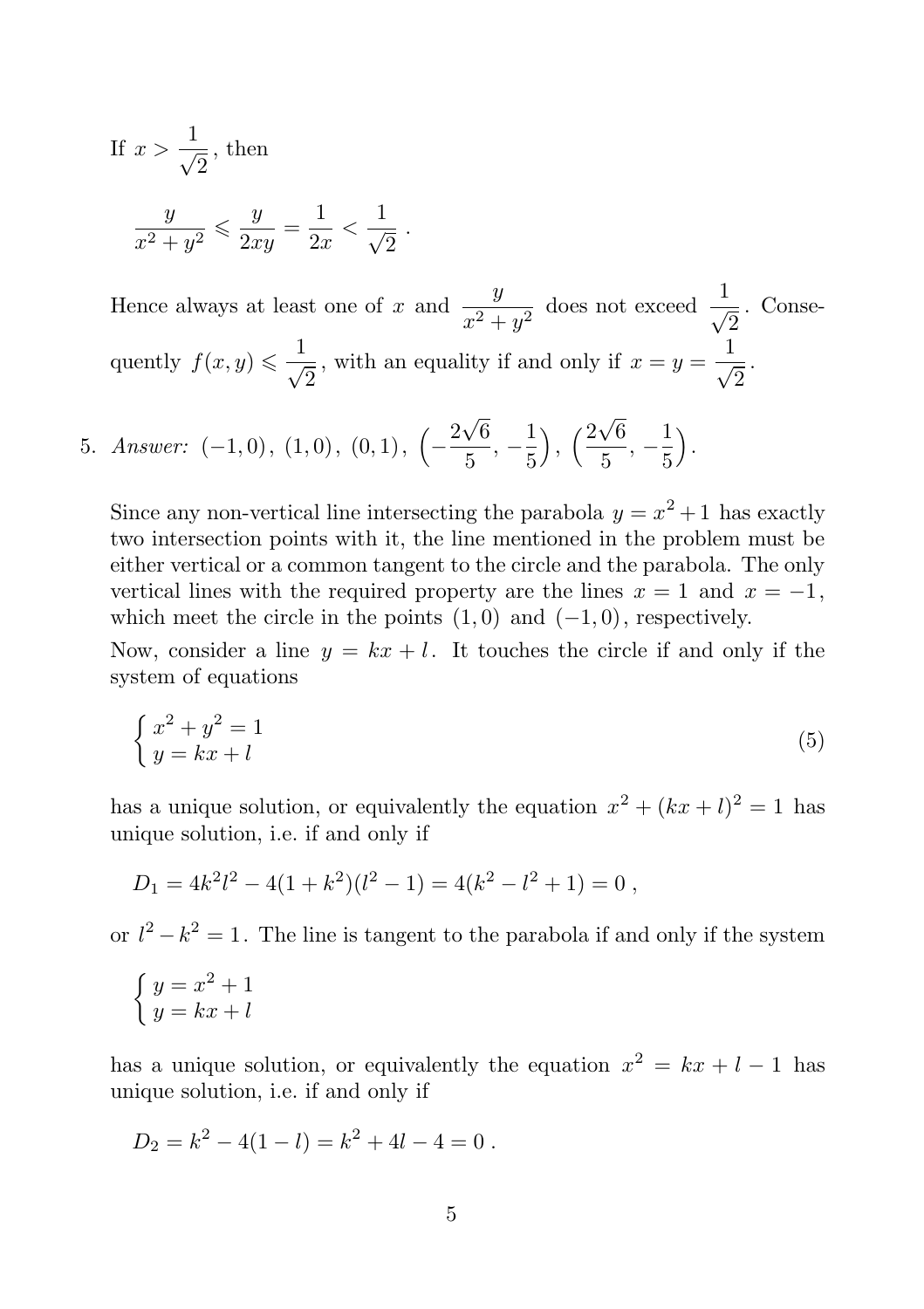From the system of equations

$$
\begin{cases}\nl^2 - k^2 = 1 \\
k^2 + 4l - 4 = 0\n\end{cases}
$$

we have  $l^2 + 4l - 5 = 0$ , which has two solutions  $l = 1$  and  $l = -5$ . Hence the last system of equations has the solutions  $k = 0$ ,  $l = 1$  and  $k = \pm 2\sqrt{6}$ ,  $l = -5$ . From (5) we now have  $(0,1)$  and  $\left(\pm \right)$  $2\sqrt{6}$  $\frac{\sqrt{6}}{5}, -\frac{1}{5}$ 5 ) as the possible points of tangency on the circle.

6. Answer:  $2 \cdot \left| \frac{n+1}{3} \right|$ 3  $\vert$ .

> Label the squares by pairs of integers  $(x, y)$ ,  $x, y = 1, \ldots, n$ , and consider a sequence of moves that takes the knight from square  $(1, 1)$  to square  $(n, n)$ .

> The total increment of  $x+y$  is  $2(n-1)$ , and the maximal increment in each move is 3. Furthermore, the parity of  $x + y$  shifts in each move, and  $1 + 1$ and  $n + n$  are both even. Hence, the number of moves is even and larger than or equal to  $\frac{2 \cdot (n-1)}{2}$  $\frac{1}{3}$ . If  $N = 2m$  is the least integer that satisfies these conditions, then m is the least integer that satisfies  $m \geqslant \frac{n-1}{2}$  $\frac{1}{3}$ , i.e.







For  $n = 4$ ,  $n = 5$  and  $n = 6$  the sequences of moves are easily found that take the knight from square  $(1, 1)$  to square  $(n, n)$  in 2, 4 and 4 moves,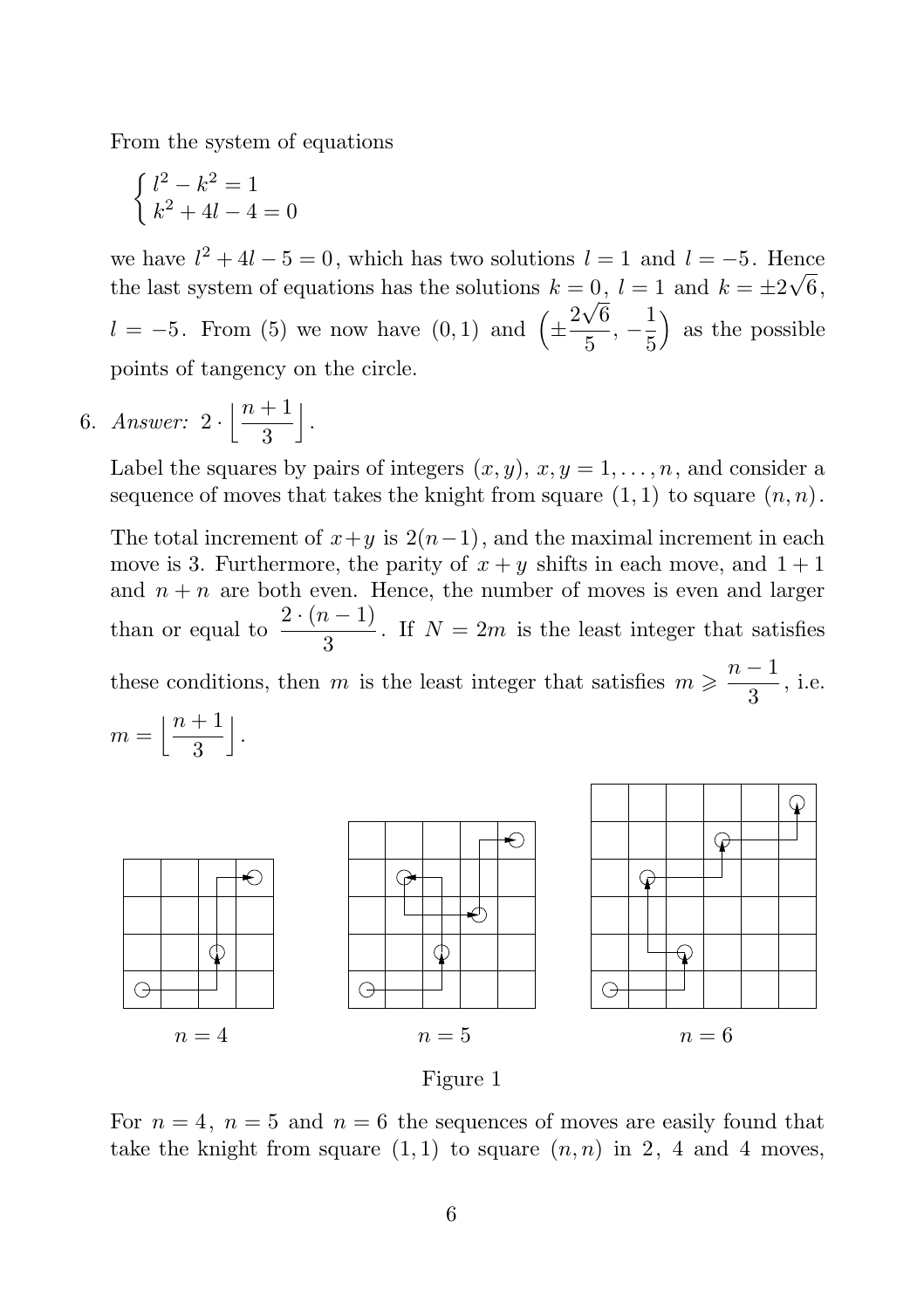respectively (see Figure 1). In particular, the knight may get from square  $(k, k)$  to square  $(k+3, k+3)$  in 2 moves. Hence, by simple induction, for any n the knight can get from square  $(1,1)$  to square  $(n,n)$  in a number of moves equal to twice the integer part of  $\frac{n+1}{3}$ , which is the minimal possible number of moves.

7. Answer: No, it is not possible.

Consider the set S of all (non-ordered) pairs of adjacent squares. Call an element of S treated if the king has visited both its squares. After the first move there is one treated pair. Each subsequent move creates a further even number of treated pairs. So after each move the total number of treated pairs is odd. If the king could complete his tour then the total number of pairs of adjacent squares (i.e. the number of elements of  $S$ ) would have to be odd. But the number of elements of  $S$  is even as can be seen by the following argument. Rotation by 180 degrees around the centre of the board induces a bijection of S onto itself. This bijection leaves precisely two pairs fixed, namely the pairs of squares sharing only a common corner at the middle of the board. It follows that the number of elements of  $S$  is even.

8. It is possible to find the 1000-th coin (i.e. the medium one among the 1999 coins). First we exclude the lightest and heaviest coin — for this we use 1997 weighings, putting the medium-weighted coin aside each time. Next we exclude the 2-nd and 1998-th coins using 1995 weighings, etc. In total we need

 $1997 + 1995 + 1993 + \ldots + 3 + 1 = 999 \cdot 999 < 1000000$ 

weighings to determine the 1000-th coin in such a way.

It is not possible to determine the position by weight of any other coin, since we cannot distinguish between the k-th and  $(2000-k)$ -th coin. To prove this, label the coins in some order as  $a_1, a_2, \ldots, a_{1999}$ . If a procedure for finding the  $k$ -th coin exists then it should work as follows. First we choose some three coins  $a_{i_1}, a_{j_1}, a_{k_1}$ , find the medium-weighted one among them, then choose again some three coins  $a_{i_2}, a_{j_2}, a_{k_2}$  (possibly using the information obtained from the previous weighing) etc. The results of these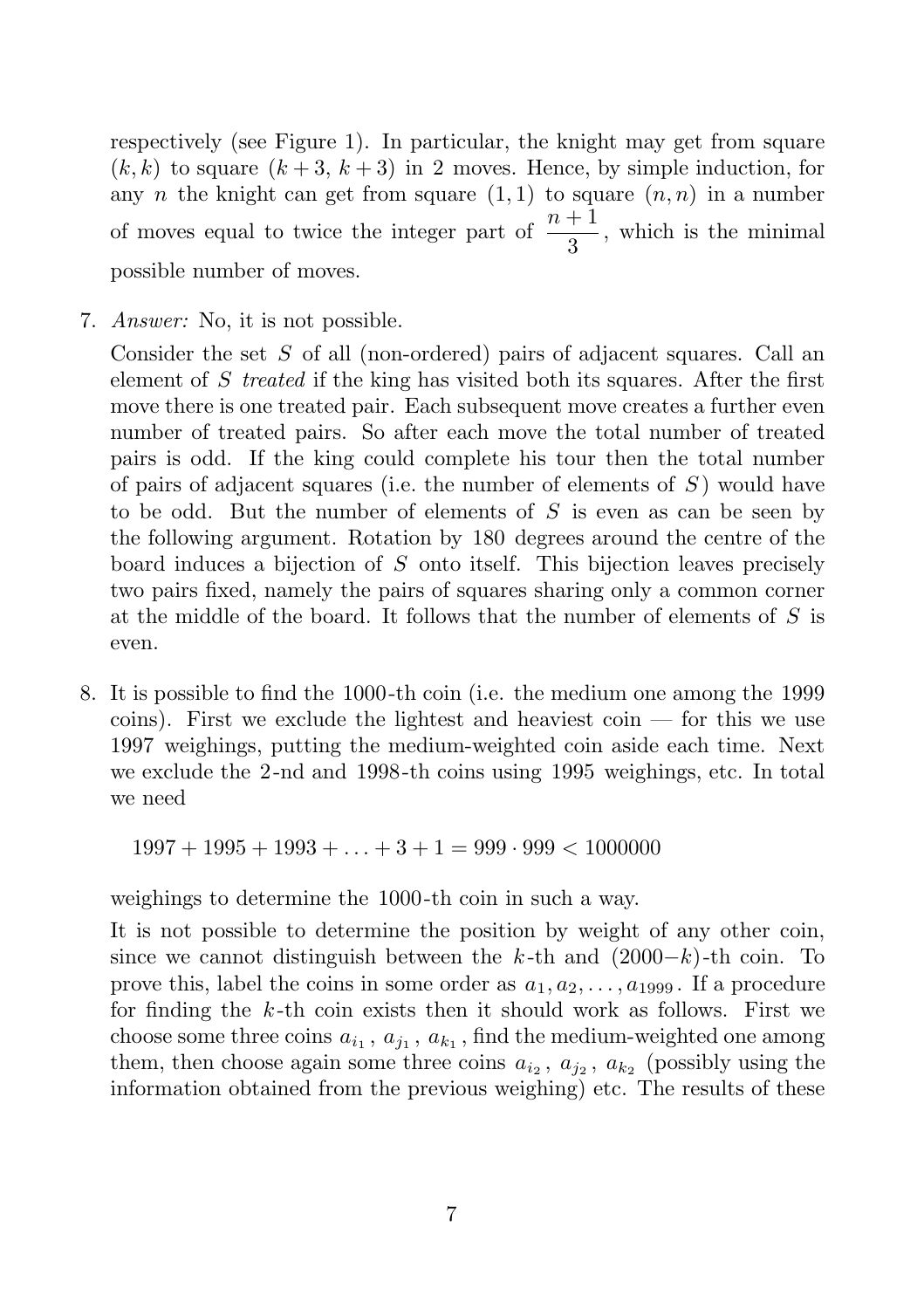weighings can be written in a table like this:

| $\operatorname{Coin} 1$ |           |           | $\lfloor \text{Coin } 2 \rfloor$ Coin 3   Medium |
|-------------------------|-----------|-----------|--------------------------------------------------|
| $a_{i_1}$               | $a_{j_1}$ | $a_{k_1}$ | $a_{m_1}$                                        |
| $a_{i_2}$               | $a_{j_2}$ | $a_{k_2}$ | $a_{m_2}$                                        |
|                         |           |           |                                                  |
| $a_{i_n}$               | $a_{j_n}$ | $a_{k_n}$ | $a_{m_n}$                                        |

Suppose we make a decision " $a_k$  is the k-th coin" based on this table. Now let us exchange labels of the lightest and the heaviest coins, of the 2-nd and 1998-th (by weight) coins etc. It is easy to see that, after this relabeling, each step in the procedure above gives the same result as before — but if  $a_k$  was previously the k-th coin by weight, then now it is the  $(2000-k)$ -th coin, so the procedure yields a wrong coin which gives us the contradiction.

9. Answer: 24.

Since each unit cube contributes to exactly three of the row sums, then the total of all the 27 row sums is  $3 \cdot (1 + 2 + ... + 27) = 3 \cdot 14 \cdot 27$ , which is even. Hence there must be an even number of odd row sums.



We shall prove that if one of the three *levels* of the cube (in any given direction) contains an even row sum, then there is another even row sum within that same level  $-$  hence there cannot be 26 odd row sums. Indeed, if this even row sum is formed by three even numbers (case (a) on Figure 2, where  $+$  denotes an even number and  $-$  denotes an odd number), then in order not to have even column sums (i.e. row sums in the perpendicular direction), we must have another even number in each of the three columns. But then the two remaining rows contain three even and three odd numbers, and hence their row sums cannot both be odd. Consider now the other case when the even row sum is formed by one even number and two odd numbers (case (b) on Figure 2). In order not to have even column sums, the column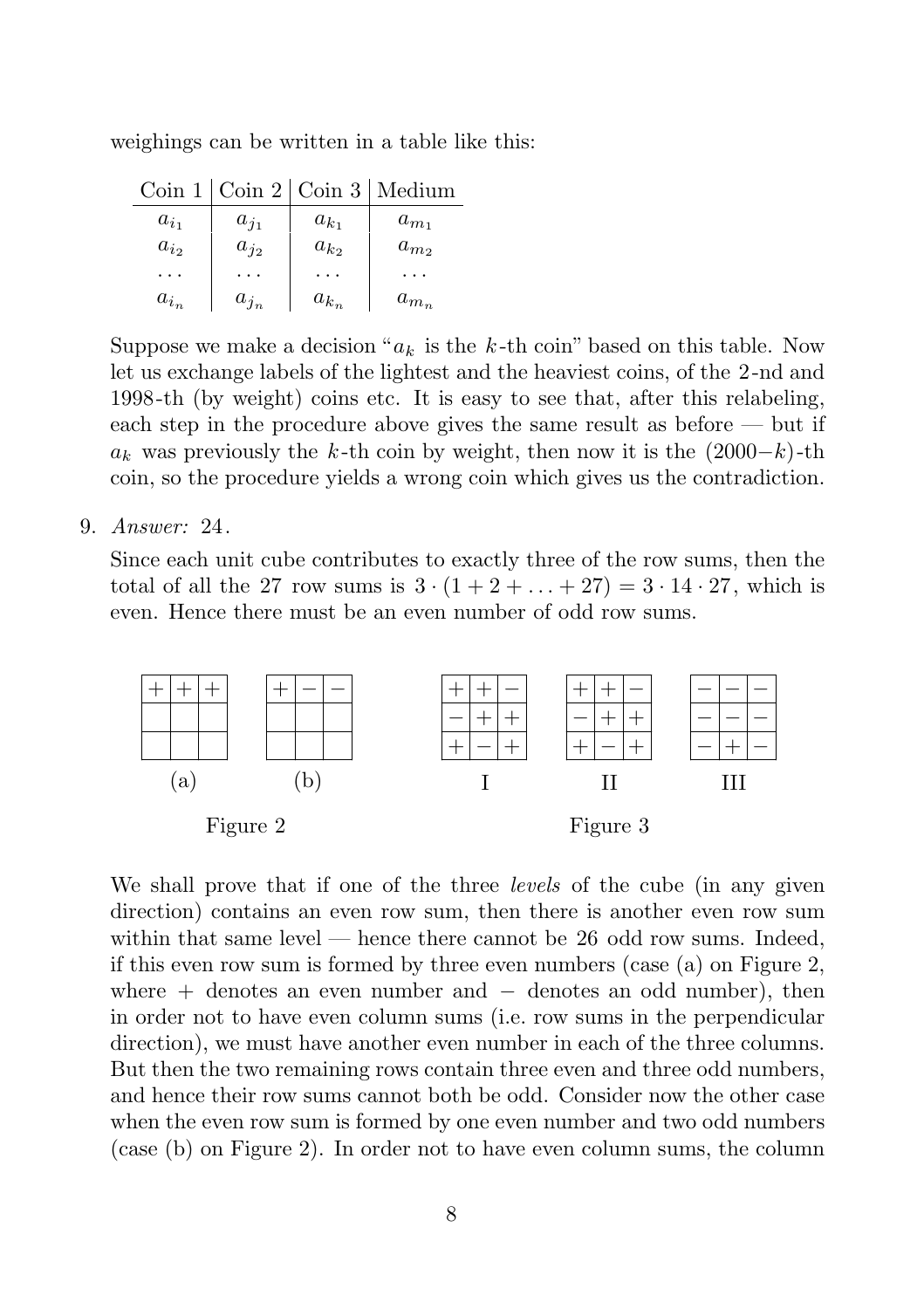containing the even number must contain another even number and an odd number, and each of the other two columns must have two numbers of the same parity. Hence the two other row sums have different parity, and one of them must be even.

It remains to notice that we can achieve 24 odd row sums (see Figure 3, where the three levels of the cube are shown).

10. Answer: no.

Let O denote the centre of the disc, and  $P_1, \ldots, P_6$  the vertices of an inscribed regular hexagon in the natural order (see Figure 4).

If the required partitioning exists, then  $\{O\}$ ,  $\{P_1, P_3, P_5\}$  and  $\{P_2, P_4, P_6\}$ are contained in different subsets. Now consider the circles of radius 1 centered in  $P_1$ ,  $P_3$  and  $P_5$ . The circle of radius  $1/\sqrt{3}$  centered in O intersects these three circles in the vertices  $A_1$ ,  $A_2$ ,  $A_3$  of an equilateral triangle of side length 1. The vertices of this triangle belong to different subsets, but none of them can belong to the same subset as  $P_1$  — a contradiction. Hence

PSfrag replacements<br>the required partitioning does not exist.



Figure 4

11. Consider a circle containing all these four points in its interior. First, decrease its radius until at least one of these points (say,  $A$ ) will be on the circle. If the other three points are still in the interior of the circle, then rotate the circle around A (with its radius unchanged) until at least one of the other three points (say,  $B$ ) will also be on the circle. The centre of the circle now lies on the perpendicular bisector of the segment  $AB$  — moving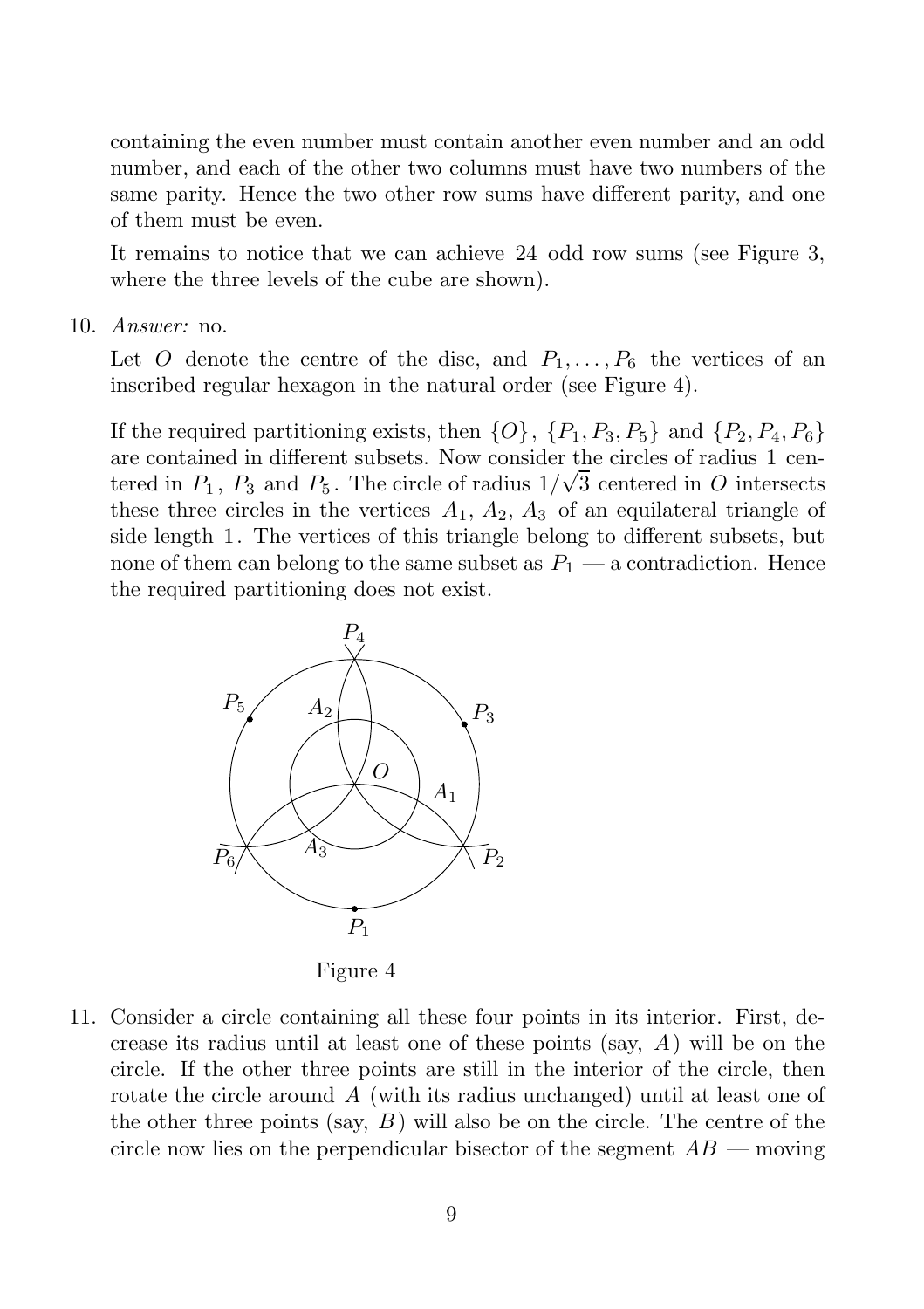$n = 4$  $n = 5$  $n = 6$  $P_1$ 

 $P<sub>2</sub>$ 

 $tRg$  centre along that perpendicular bisector (and changing its radius at the same time, so that points A and B remain on the circle) we arrive at a sRuation where at least one of the remaining two points will also be on the  $c$ **R** $c$ cle (see Figure 5).



 $\mathcal{A}$  derrative solution. The quadrangle with its vertices in the four points can  $b_{\text{th}}$  convex or non-convex.

 $M\#$ the quadrangle is non-convex, then one of the points lies in the interior  $\mathbf{a}$  is the triangle defined by the remaining three points (see Figure 6) – the circumcircle of that triangle has the required property.



Assume now that the quadrangle  $ABCD$  (where  $A, B, C, D$  are the four points) is convex. Then it has a pair of opposite angles, the sum of which is at least  $180^{\circ}$  — assume these are at vertices B and D (see Figure 7). We shall prove that point  $D$  lies either in the interior of the circumcircle of triangle ABC or on that circle. Indeed, let the ray drawn from the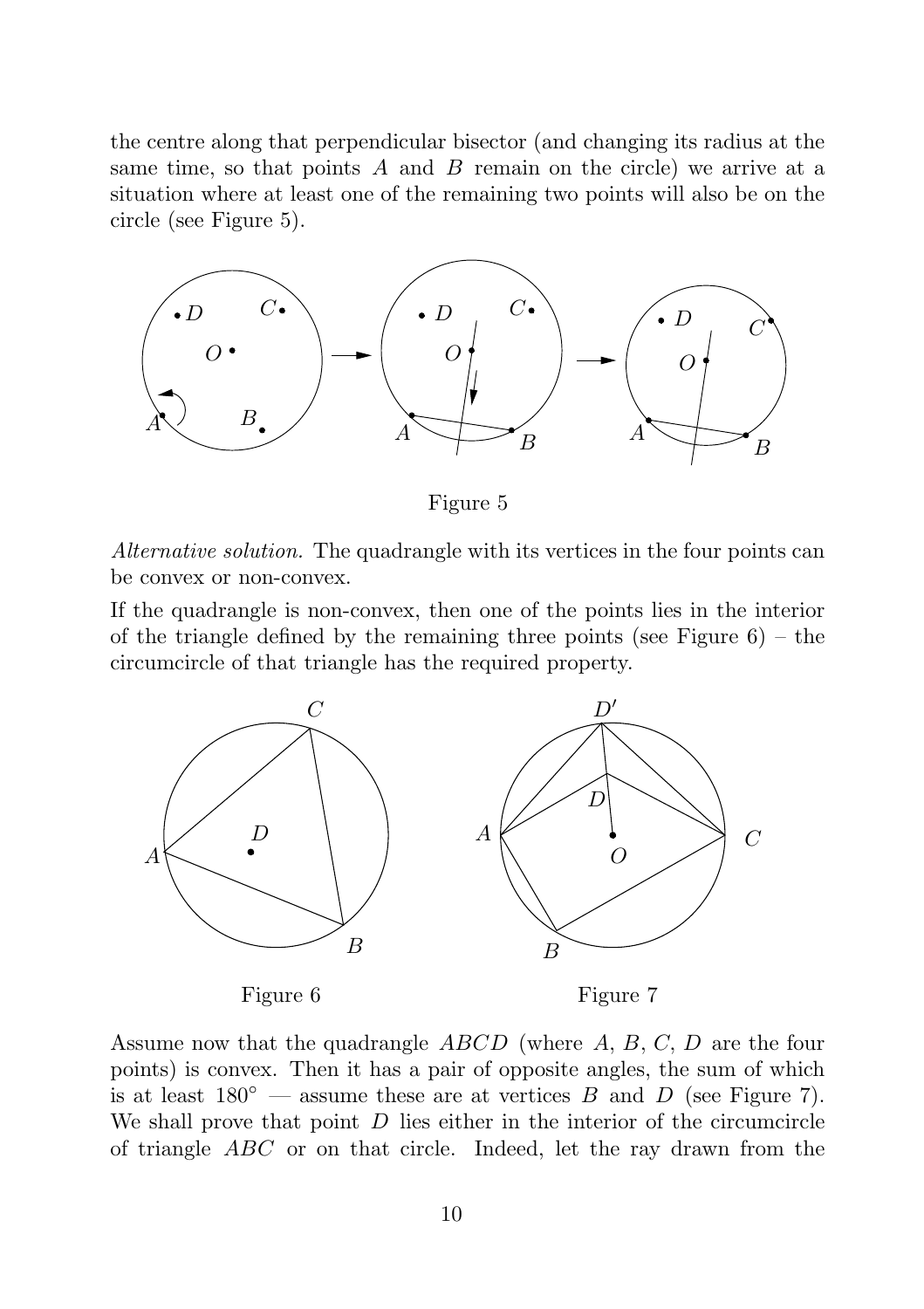g replacements

n  $\vec{e}$  and  $\vec{e}$  are  $\vec{e}$  of triangle  $ABC$  through point D intersect the circumcircle  $n \text{ m5}$ : since  $\angle B + \angle D' = 180^\circ$  and  $\angle B + \angle D \geq 180^\circ$ , then D cannot lie  $n \neq 6$ the exterior of the circumcircle.  $P_1$ 

12. Ipet N be the midpoint of BC and M the midpoint of AC. Let O b<sub> $P_3$ </sub> the circumcentre of  $ABC$  and I its incentre (see Figure 8). Since  $\oint \widetilde{\mathcal{A}}_1^{\widetilde{C}} M O = \angle C N O = 90^\circ$ , the points C, N, O and M are concyclic (regag dless of whether O lies inside the triangle  $ABC$ ). We now have to show that the points  $C, N, I$  and  $M$  are also concyclic, i.e  $I$  lies on  $\mathbf{t}$  the same circle as C, N, O and M. It will be sufficient to show that  $\mathbb{A}$  $\mathbb{A}$  $\mathbb{A}$  $\mathbb{A}$  $\mathbb{A}$  +  $\mathbb{A}$   $\mathbb{M}$  = 180° in the quadrilateral CNIM. Since

$$
\frac{A_3}{QAB} = \frac{|AC| + |BC|}{2} = |AM| + |BN|,
$$
  
*A*

we can choose a point D on the side AB such that  $|AD| = |AM|$  and  $|\mathcal{B}_D| = |BN|$ . Then triangle  $AIM$  is congruent to triangle  $AID$ , and similarly triangle  $BIN$  is congruent to triangle  $BID$ . Therefore  $\Omega$ 

$$
\angle KNCM + \angle NIM = \angle NCM + (360^{\circ} - 2\angle AID - 2\angle BID) =
$$
\n
$$
B = \angle BCA + 360^{\circ} - 2\angle AIB =
$$
\n
$$
C = \angle BCA + 360^{\circ} - 2 \cdot (180^{\circ} - \frac{\angle BAC}{2} - \frac{\angle ABC}{2}) =
$$
\n
$$
D' = \angle BCA + \angle ABC + \angle CAB = 180^{\circ}.
$$



Figure 8 Figure 9

Alternative solution. Let O be the circumcentre of ABC and I its in-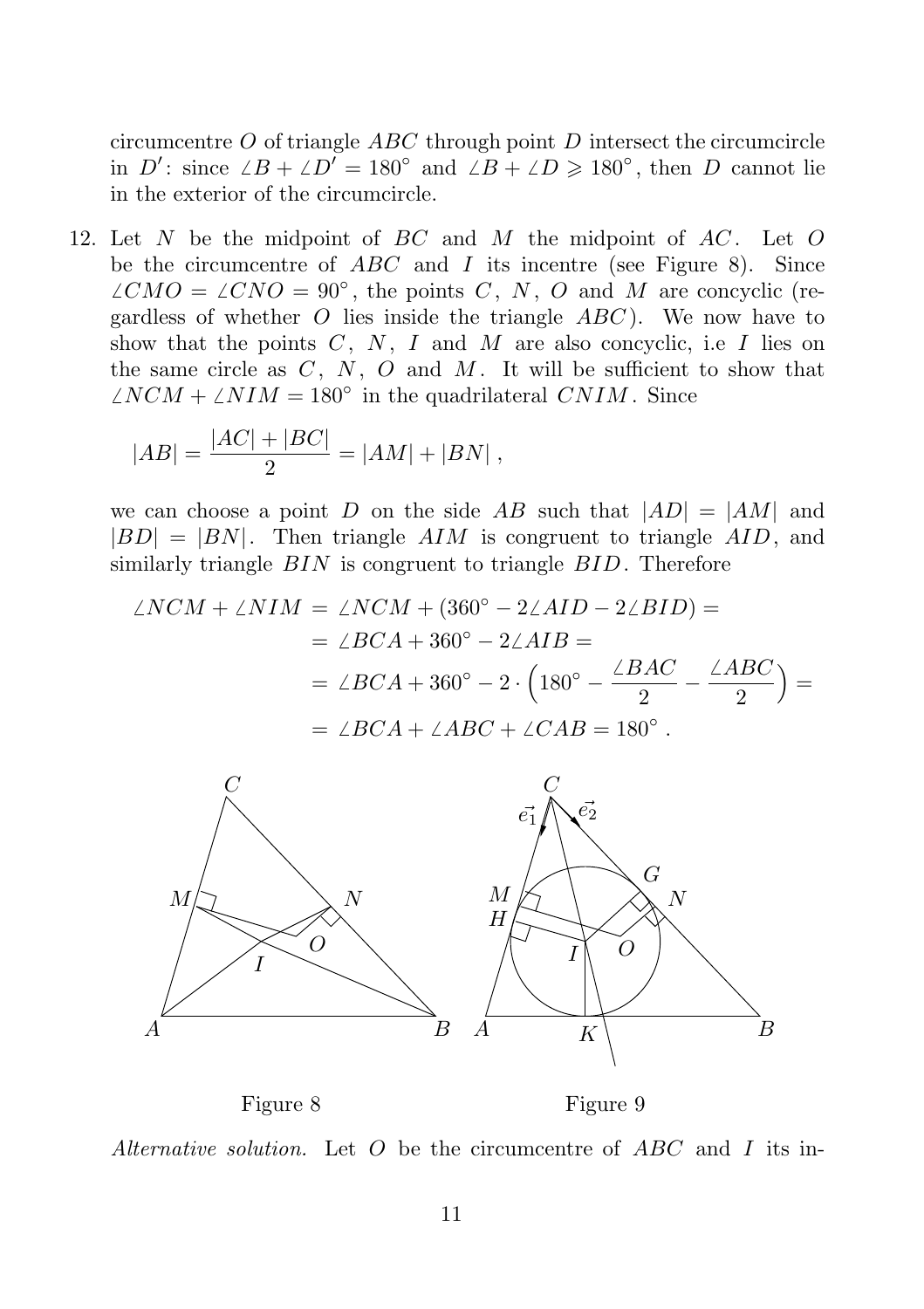centre, and let  $G$ ,  $H$  and  $K$  be the points where the incircle touches the sides  $BC$ ,  $AC$  and  $AB$  of the triangle, respectively. Also, let  $N$  be the midpoint of  $BC$  and  $M$  the midpoint of  $AC$  (see Figure 9). Since  $\angle CMO = \angle CNO = 90^{\circ}$ , points M and N lie on the circle with diameter  $OC$ . We will show that point I also lies on that circle. Indeed, we have

$$
|AH| + |BG| = |AK| + |BK| = |AB| = \frac{|AC| + |BC|}{2} = |AM| + |BN|,
$$

implying  $|MH| = |NG|$ . Since MH and NG are the perpendicular projections of  $OI$  to the lines  $AC$  and  $BC$ , respectively, then  $IO$  must be either parallel or perpendicular to the bisector  $CI$  of angle  $ACB$ . (To formally prove this, consider unit vectors  $\vec{e_1}$  and  $\vec{e_2}$  defined by the rays CA and CB, and show that the condition  $|MH| = |NG|$  is equivalent to  $(\vec{e_1} \pm \vec{e_2}) \cdot \overrightarrow{IO} = 0.$ 

If IO is perpendicular to CI, then  $\angle CIO = 90°$  and we are done. If IO is parallel to  $CI$ , the the circumcentre O of triangle ABC lies on the bisector CI of angle  $ACB$ , whence  $|AC| = |BC|$  and the condition  $2|AB| = |AC| + |BC|$  implies that ABC is an equilateral triangle. Hence in this case points  $O$  and  $I$  coincide and the claim of the problem holds trivially.

13. Answer: 60°.

Let F be the point of the side AB such that  $|AF| = |AE|$  and  $|BF| = |BD|$ (see Figure 10). The line AD is the angle bisector of  $\angle A$  in the isosceles triangle AEF . This implies that AD is the perpendicular bisector of EF, whence  $|DE| = |DF|$ . Similarly we show that  $|DE| = |EF|$ . This proves that the triangle DEF is equilateral, i.e.  $\angle EFD = 60^{\circ}$ . Hence  $\angle AFE + \angle BFD = 120^\circ$ , and also  $\angle AEF + \angle BDF = 120^\circ$ . Thus  $\angle CAB + \angle CBA = 120^{\circ}$  and finally  $\angle C = 60^{\circ}$ .

Alternative solution. Let  $I$  be the incenter of triangle  $ABC$ , and let  $G$ , H, K be the points where its incircle touches the sides  $BC$ ,  $AC$ ,  $AB$ respectively (see Figure 11). Then

$$
|AE| + |BD| = |AB| = |AK| + |BK| = |AH| + |BG|,
$$

implying  $|DG| = |EH|$ . Hence the triangles DIG ja EIH are congruent,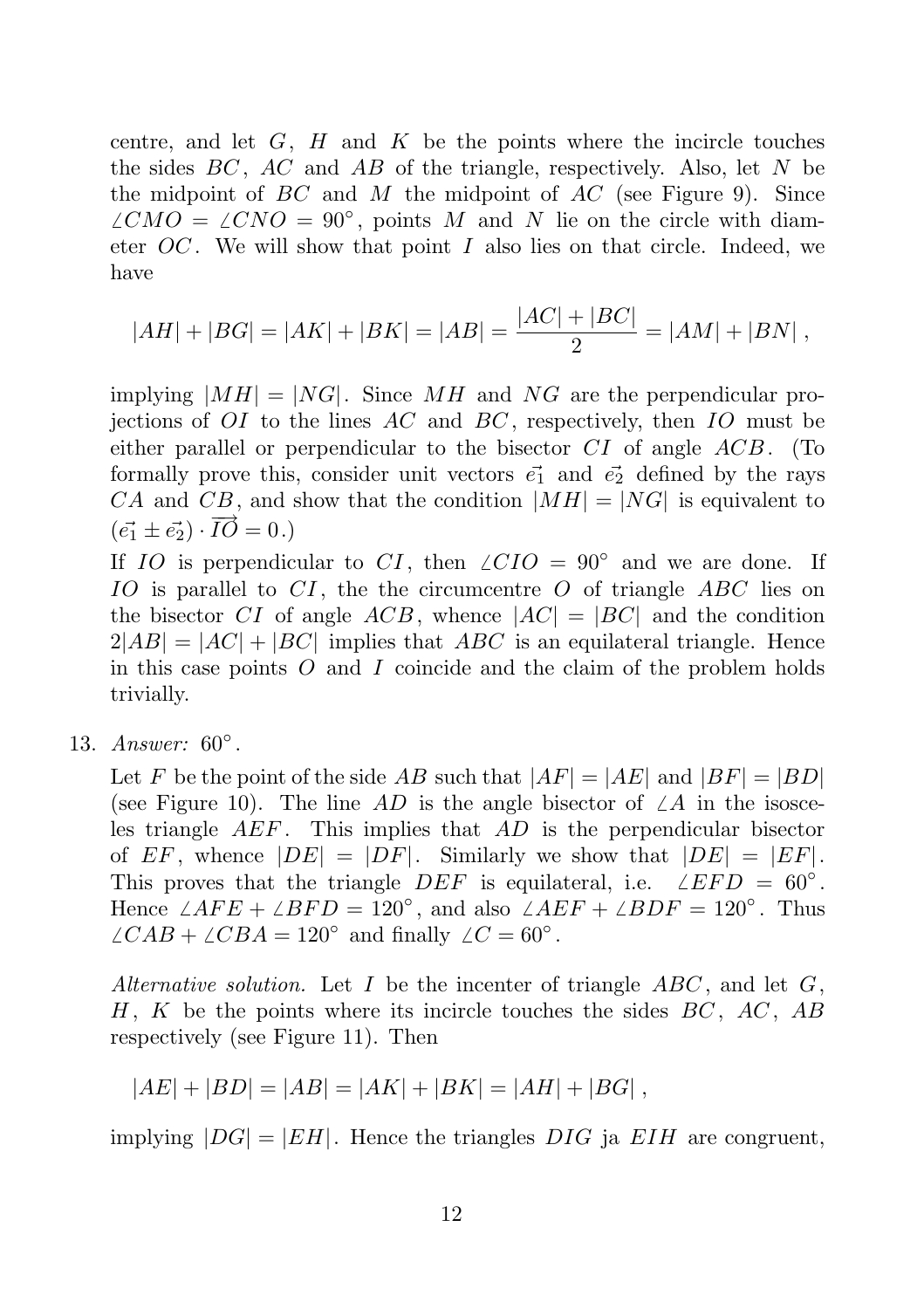

On the other hand,

$$
\angle DIE = \angle AIB = 180^{\circ} - \frac{\angle A + \angle B}{2}.
$$

Hence

$$
\angle C = \frac{\angle A + \angle B}{2} = 90^{\circ} - \frac{\angle C}{2} ,
$$

which gives  $\angle C = 60^\circ$ .

14. The quadrilaterals DBCG and FBCE are trapeziums. The area of a trapezium is equal to half the sum of the lengths of the parallel sides multiplied by the distance between them. But the distance between the parallel sides is the same for both of these trapeziums, since the distance from B to  $AC$  is equal to the distance from  $C$  to  $AB$ . It therefore suffices to show that

$$
\frac{|BD| + |CG|}{|CE| + |BF|} = \frac{|AD|}{|AE|}
$$

(see Figure 12). Now, since the triangles  $BDF$ ,  $ADE$  and  $CGE$  are similar, we have

$$
\frac{|BD|}{|BF|} = \frac{|CG|}{|CE|} = \frac{|AD|}{|AE|},
$$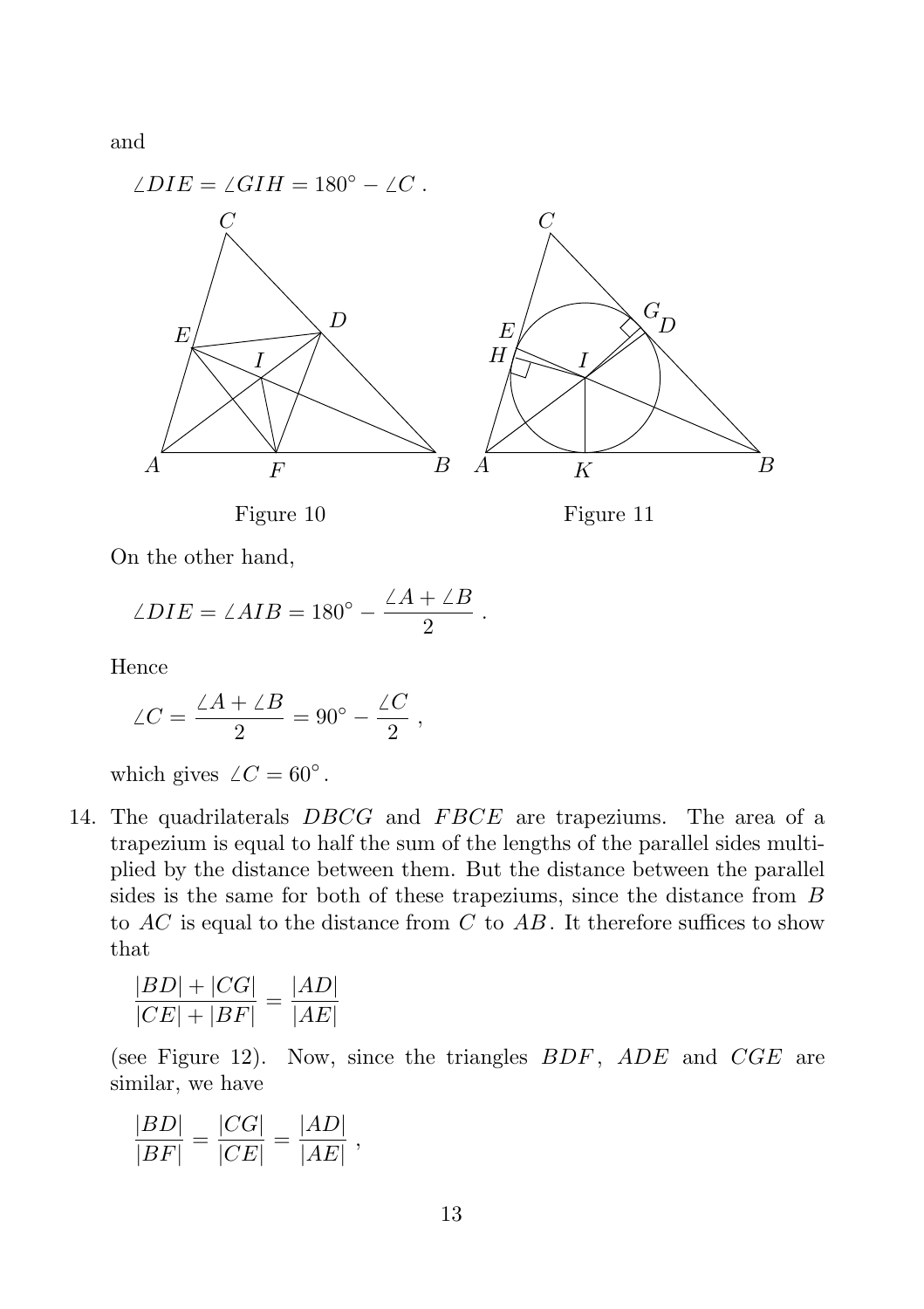which implies the required equality.  $\overline{\nu}$ E F K  $H$ 



Alternative solution. As in the first solution, we need to show that

$$
\frac{|BD| + |CG|}{|BF| + |CE|} = \frac{|AD|}{|AE|}.
$$

Let M be the midpoint of  $BC$ , and let  $F'$  and  $G'$  be the points symmetric to  $F$  and  $G$ , respectively, relative to  $M$  (see Figure 13). Since  $CG$  is parallel to AB, then point G' lies on the line AB, and  $|BG'| = |CG|$ . Similarly point  $F'$  lies on the line  $AC$ , and  $|CF'| = |BF|$ . It remains to show that

$$
\frac{|DG'|}{|EF'|} = \frac{|AD|}{|AE|} ,
$$

which follows from  $DE$  and  $F'G'$  being parallel.

Another solution. Express the areas of the quadrilaterals as

$$
[DBCG] = [ABC] - [ADE] + [ECG]
$$

and

$$
[FBCE] = [ABC] - [ADE] + [DBF].
$$

The required equality can now be proved by direct computation.

15. Consider a point F on BC such that  $|CF| = |BD|$  (see Figure 14). Since  $\angle ACF = 60^{\circ}$ , triangle  $ACF$  is equilateral. Therefore  $|AF| = |AC| = |CE|$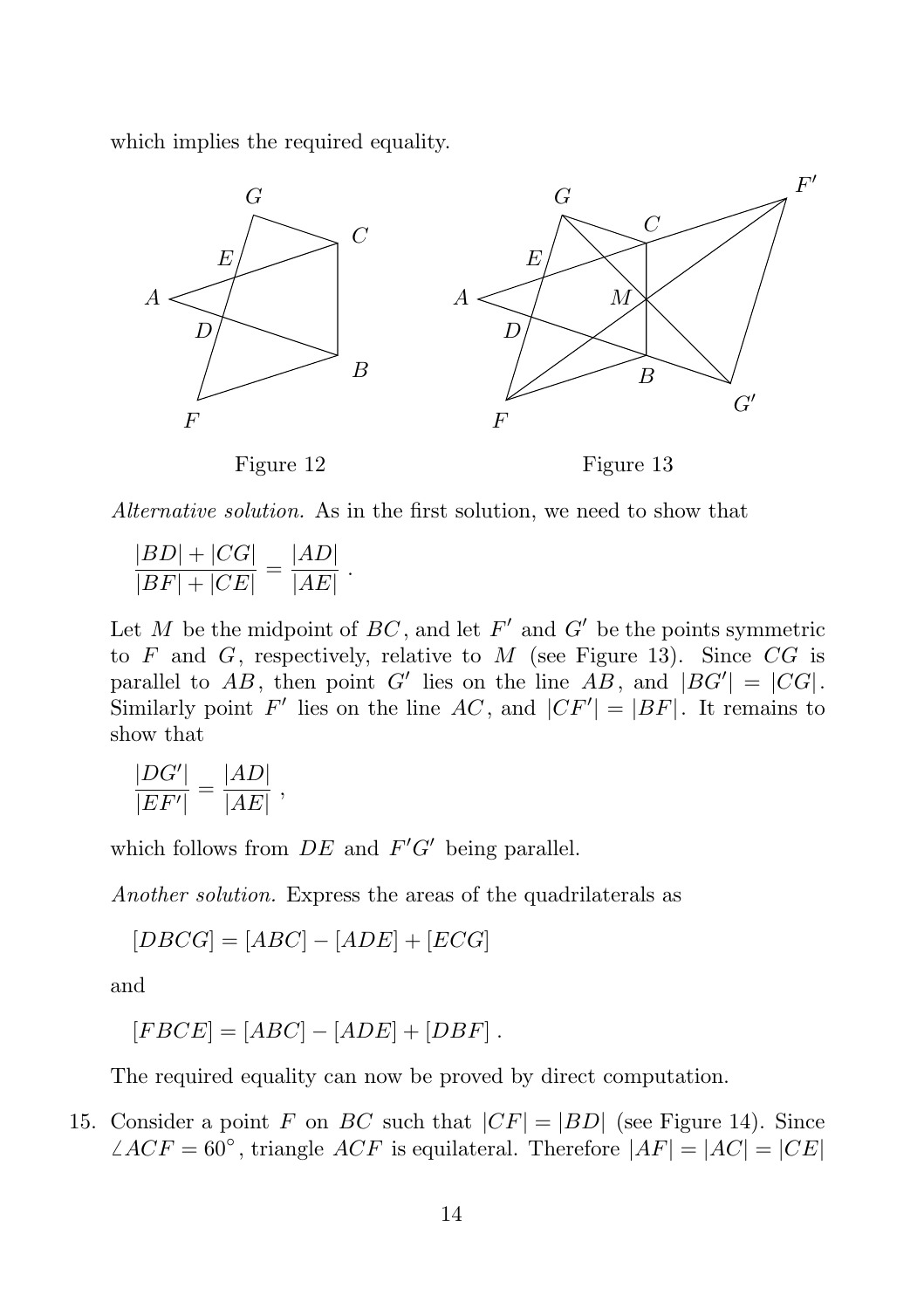I A B  $\overline{C}$ 

and  $\angle A \overline{E} B = \angle ECD = 120^\circ$ . Moreover,  $|BF| = |CD|$ . This implies that triangles  $AFB$  and  $ECD$  are congruent, and  $|AB| = |DE|$ .  $\overline{D}$ 



Figure 14

Alternative solution. The cosine law in triangle ABC implies

$$
|AB|^2 = |AC|^2 + |BC|^2 - 2 \cdot |AC| \cdot |BC| \cdot \cos \angle ACB =
$$
  
=  $|AC|^2 + |BC|^2 - |AC| \cdot |BC| =$   
=  $|AC|^2 + (|BD| + |DC|)^2 - |AC| \cdot (|BD| + |DC|) =$   
=  $|AC|^2 + (|AC| + |DC|)^2 - |AC| \cdot (|AC| + |DC|) =$   
=  $|AC|^2 + |DC|^2 + |AC| \cdot |DC|$ 

On the other hand, the cosine law in triangle CDE gives

$$
|DE|^2 = |DC|^2 + |CE|^2 - 2 \cdot |DC| \cdot |CE| \cdot \cos \angle DCE =
$$
  
= |DC|^2 + |CE|^2 + |DC| \cdot |EC| =  
= |DC|^2 + |AC|^2 + |DC| \cdot |AC|.

Hence  $|AB| = |DE|$ .

16. Answer: 14.

Assume that there are integers n, m such that  $k = 19^n - 5^m$  is a positive integer smaller than  $19^1 - 5^1 = 14$ . For obvious reasons, n and m must be positive.

Case 1: Assume that n is even. Then the last digit of  $k$  is 6. Consequently, we have  $19^n - 5^m = 6$ . Considering this equation modulo 3 implies that m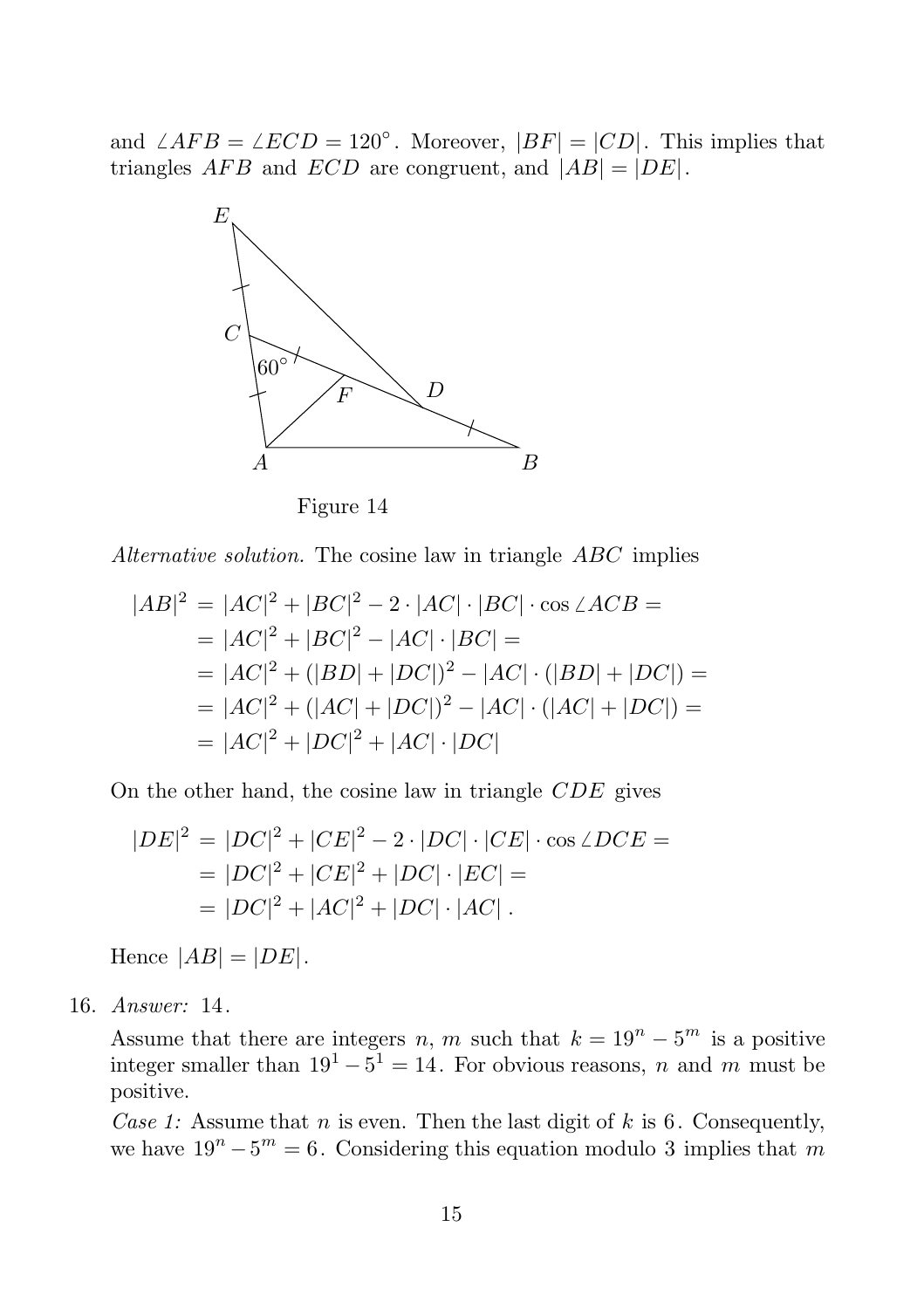must be even as well. With  $n = 2n'$  and  $m = 2m'$  the above equation can be restated as  $(19^{n'} + 5^{m'}) (19^{n'} - 5^{m'}) = 6$  which evidently has no solution in positive integers.

Case 2: Assume that n is odd. Then the last digit of k is 4. Consequently, we have  $19^n - 5^m = 4$ . On the other hand, the remainder of  $19^n - 5^m$ modulo 3 is never 1, a contradiction.

17. Answer: yes.

Let  $n = 5$  and consider the integers 0, 2, 8, 14, 26. Adding  $a = 3$  or  $a = 5$ to all of these integers we get primes. Since the numbers 0, 2, 8, 14 and 26 have pairwise different remainders modulo 5 then for any integer a the numbers  $a + 0$ ,  $a + 2$ ,  $a + 8$ ,  $a + 14$  and  $a + 26$  have also pairwise different remainders modulo 5; therefore one of them is divisible by 5. Hence if the numbers  $a + 0$ ,  $a + 2$ ,  $a + 8$ ,  $a + 14$  and  $a + 26$  are all primes then one of them must be equal to 5, which is only true for  $a = 3$  and  $a = 5$ .

18. Squaring the second inequality gives  $(a - b)^2 < 5 + 4\sqrt{4m + 1}$ . Since  $m = ab$ , we have

$$
(a+b)^2 < 5 + 4\sqrt{4m+1} + 4m = (\sqrt{4m+1} + 2)^2 ,
$$

implying

 $a + b < \sqrt{4m + 1} + 2$ .

Since  $a > b$ , different factorizations  $m = ab$  will give different values for the sum  $a + b$  ( $ab = m, a + b = k, a > b$  has at most one solution in  $(a, b)$ ). Since  $m \equiv 2 \pmod{4}$ , we see that a and b must have different parity, and  $a + b$  must be odd. Also note that

 $a+b\geqslant 2\sqrt{ab}=\sqrt{4m}$ .

Since 4m cannot be a square we have

 $a+b\geqslant \sqrt{4m+1}$ .

Since  $a + b$  is odd and the interval  $\left[\sqrt{4m+1}, \sqrt{4m+1} + 2\right)$  contains exactly one odd integer, then there can be at most one pair  $(a, b)$  such that  $a + b < \sqrt{4m + 1} + 2$ , or equivalently  $a - b < \sqrt{5 + 4\sqrt{4m + 1}}$ .

19. Note that the square of any prime  $p \neq 3$  is congruent to 1 modulo 3. Hence the numbers  $k = 6m + 2$  will have the required property for any  $p \neq 3$ , as